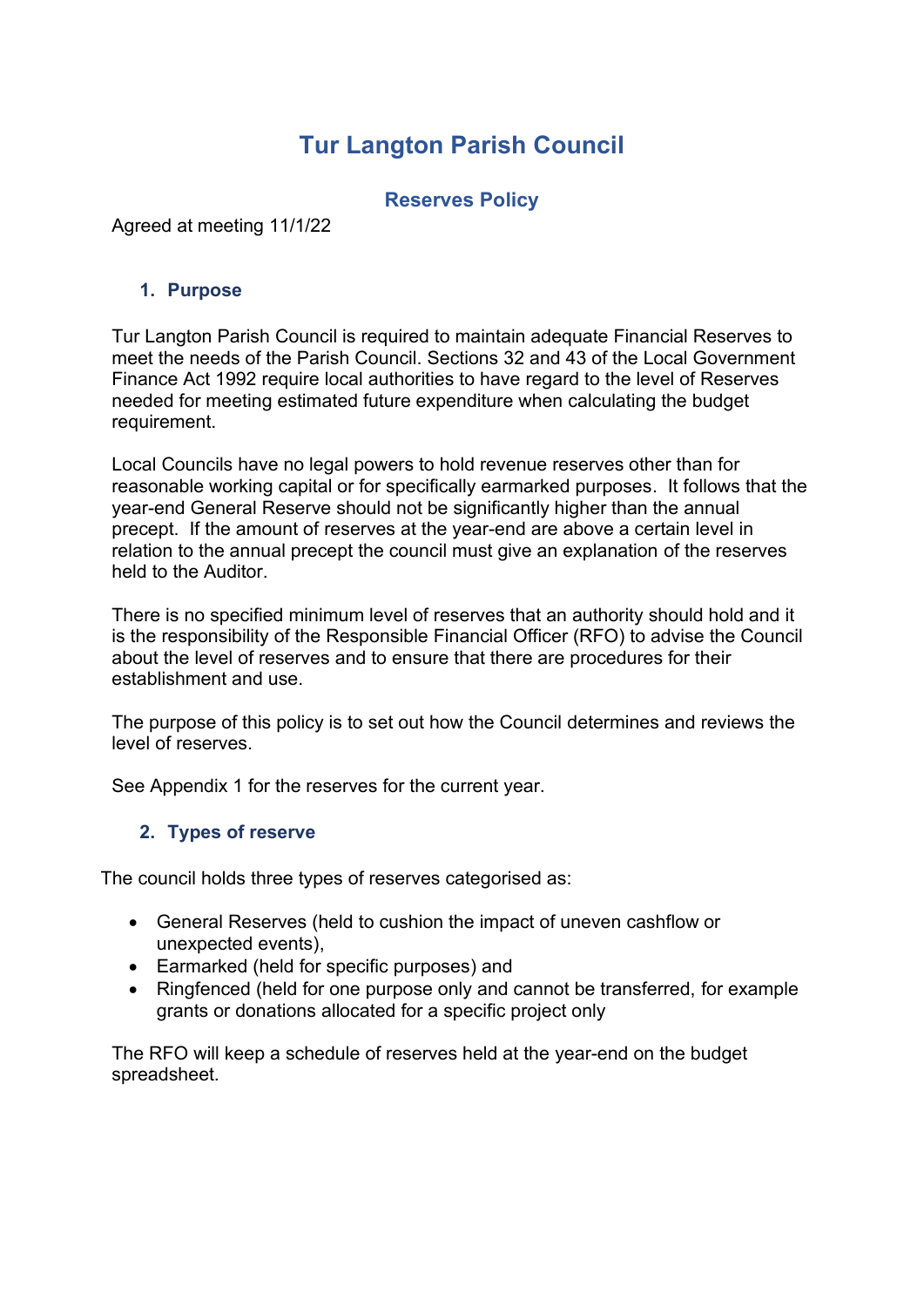#### **3. General Reserves**

General Reserves do not have any restrictions as to their use. These reserves can be used to smooth the impact of uneven cash flows, offset budget requirements if necessary or can be held in case of unexpected events or emergencies.

The primary means of building the General Reserve is through an allocation in the annual budget.

Approval of the full council is required to move funds from the General Reserve.

The level of financial reserves held by the council will be agreed by the council during the discussions held regarding the setting of the budget for the next financial year.

The Joint Panel on Accountability and Governance (JPAG) Practitioners' Guide advises that the generally accepted recommendation with regard to the appropriate minimum level of a Smaller Authority's General Reserve is that this should be maintained at between three and twelve months Net Revenue Expenditure (where Net Revenue Expenditure (subject to any planned surplus or deficit) is effectively Precept less any Loan Repayment and/or amounts included in the Precept for Capital Projects and transfers to Earmarked Reserves). The Leicestershire and Rutland Association of Local Councils has advised (verbally) that a council the size of Tur Langton Parish Council should aim to hold 75% (9 months) of Net Revenue Expenditure as a General Reserve.

#### **4. Earmarked Reserves**

Earmarked Reserves will be established on a "needs" basis in line with anticipated requirements to meet known or predicted liabilities.

Earmarked Reserves must be reviewed and / or established by the council at the annual budget setting meeting.

Expenditure from earmarked reserves can only be authorised by the full council at a Parish Council meeting.

Reserves should not be held to fund ongoing expenditure. This would be unsustainable, as at some point the reserves would be exhausted. If reserves are used to meet short term funding gaps, they must by replenished in the following year. However earmarked reserves that have been used to meet a specific liability would not need to be replenished, having served the purpose for which they were originally established.

The council may hold Earmarked Reserves in the following categories:

• Carry forward of underspend, where some expenditure is budgeted for projects but not spent in that financial year. Reserves are used as a mechanism to carry forward these resources.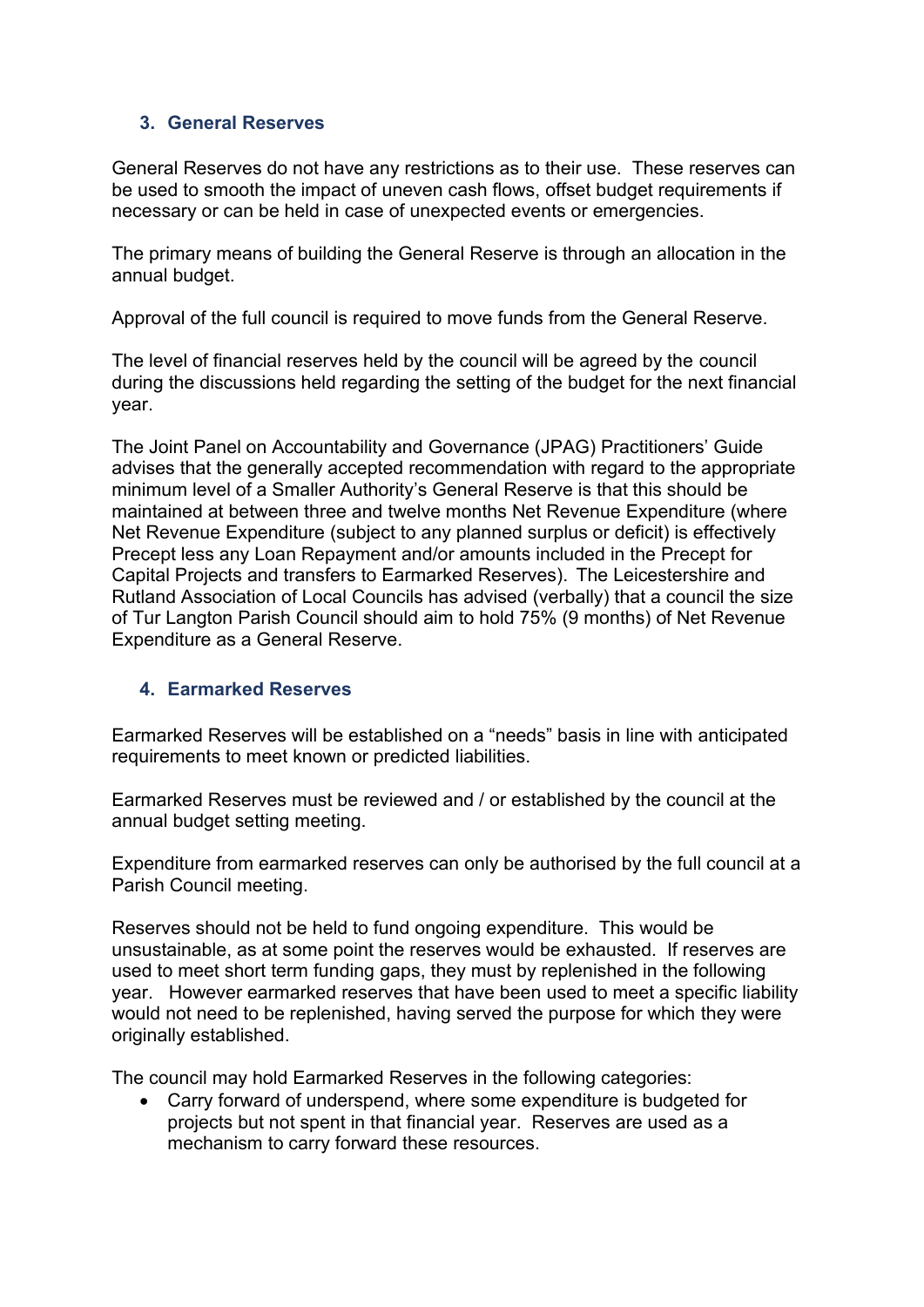• Reserves built up over a time period, for example, to pay for an election. The setting aside of funds over a period of time to meet known future expenditure reduces the impact of meeting the full expenditure in one year.

#### **5. Ringfenced Reserves**

These are funds that cannot be used for any other purpose for example donations, grants or loans for a specific purpose.

#### **6. Review of this policy**

This policy will be reviewed annually at the budget setting meeting and may be subject to review during the financial year in any review of the budget.

This policy was reviewed and adopted at the meeting on  $\frac{41}{11/22}$  10/5/22